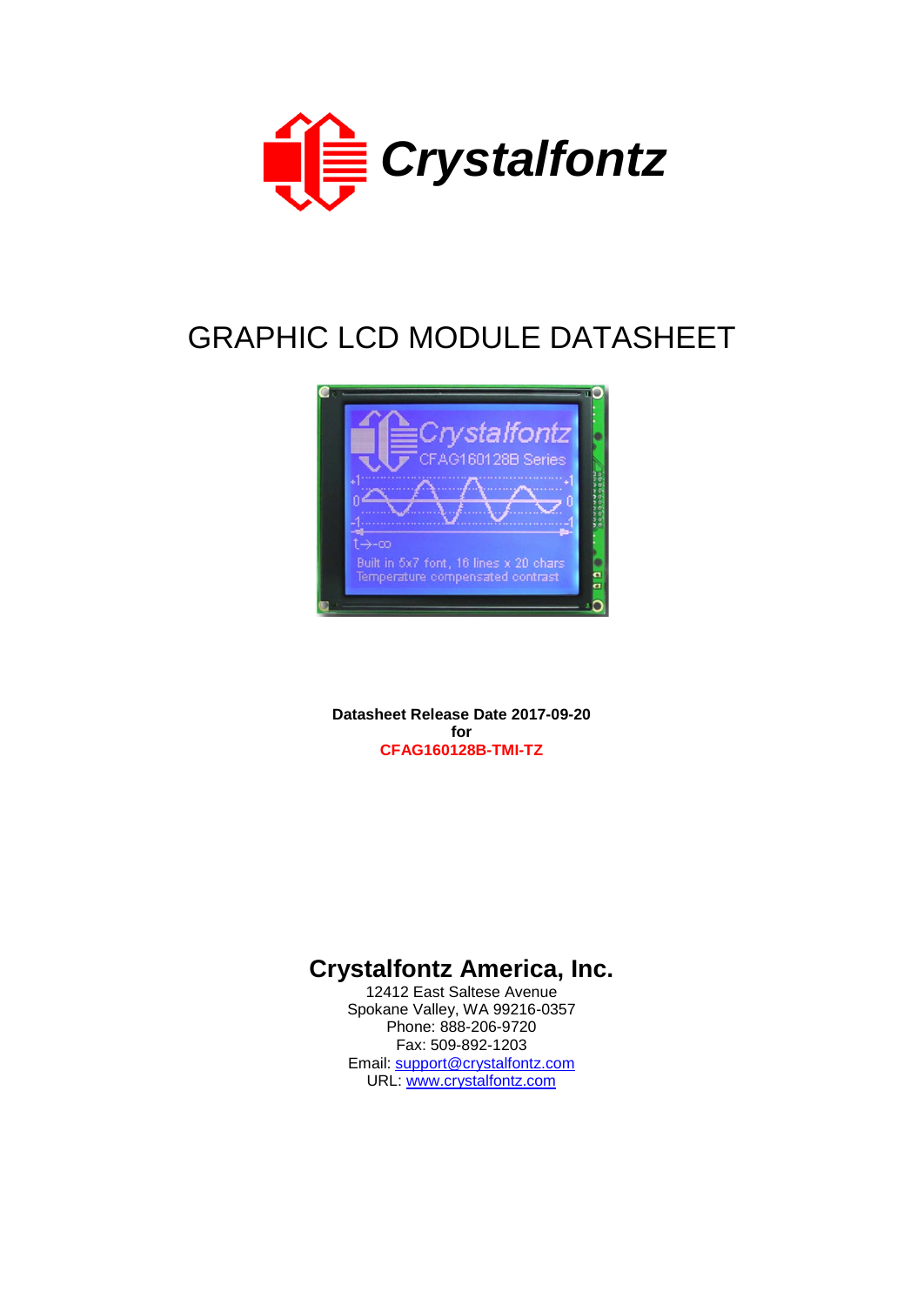

# **CONTENTS**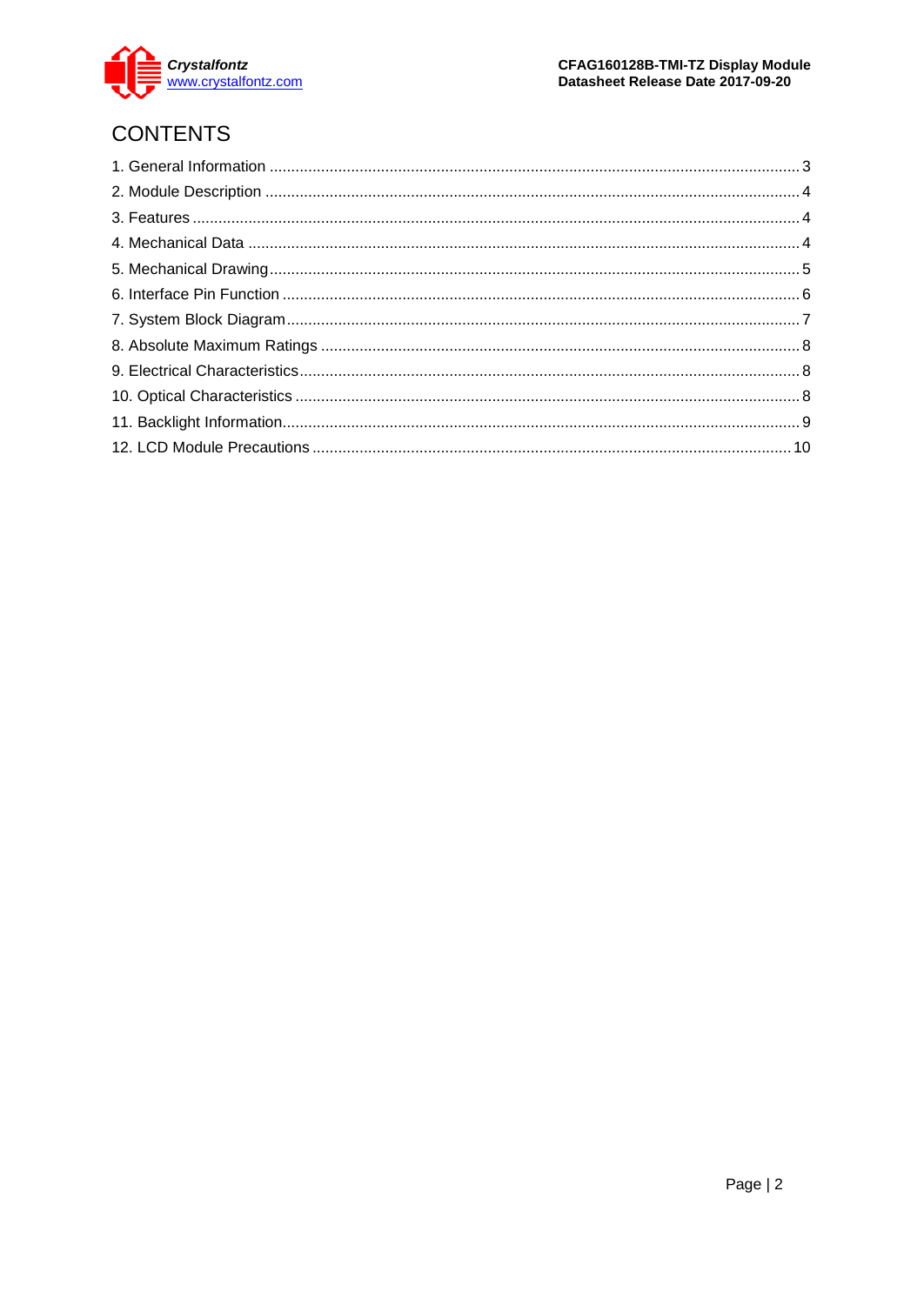

### <span id="page-2-0"></span>**1. General Information**

#### **Datasheet Revision History**

Datasheet Release: **2017-08-09-20**

Datasheet for the CFAG160128B-TMI-TZ graphic LCD display module.

#### **Product Change Notifications**

You can check for or subscribe to **Part Change Notices** for this display module on our website.

#### **Variations**

Slight variations between lots are normal (e.g., contrast, color, or intensity).

#### **Volatility**

This display module has volatile memory.

#### **Disclaimer**

Certain applications using Crystalfontz America, Inc. products may involve potential risks of death, personal injury, or severe property or environmental damage ("Critical Applications"). CRYSTALFONTZ AMERICA, INC. PRODUCTS ARE NOT DESIGNED, INTENDED, AUTHORIZED, OR WARRANTED TO BE SUITABLE FOR USE IN LIFE-SUPPORT APPLICATIONS, DEVICES OR SYSTEMS OR OTHER CRITICAL APPLICATIONS. Inclusion of Crystalfontz America, Inc. products in such applications is understood to be fully at the risk of the customer. In order to minimize risks associated with customer applications, adequate design and operating safeguards should be provided by the customer to minimize inherent or procedural hazard. Please contact us if you have any questions concerning potential risk applications.

Crystalfontz America, Inc. assumes no liability for applications assistance, customer product design, software performance, or infringements of patents or services described herein. Nor does Crystalfontz America, Inc. warrant or represent that any license, either express or implied, is granted under any patent right, copyright, or other intellectual property right of Crystalfontz America, Inc. covering or relating to any combination, machine, or process in which our products or services might be or are used.

All specifications in datasheets on our website are, to the best of our knowledge, accurate but not guaranteed. Corrections to specifications are made as any inaccuracies are discovered.

Company and product names mentioned in this publication are trademarks or registered trademarks of their respective owners.

Copyright © 2017 by Crystalfontz America, Inc.,12412 East Saltese Avenue, Spokane Valley, WA 99216 U.S.A.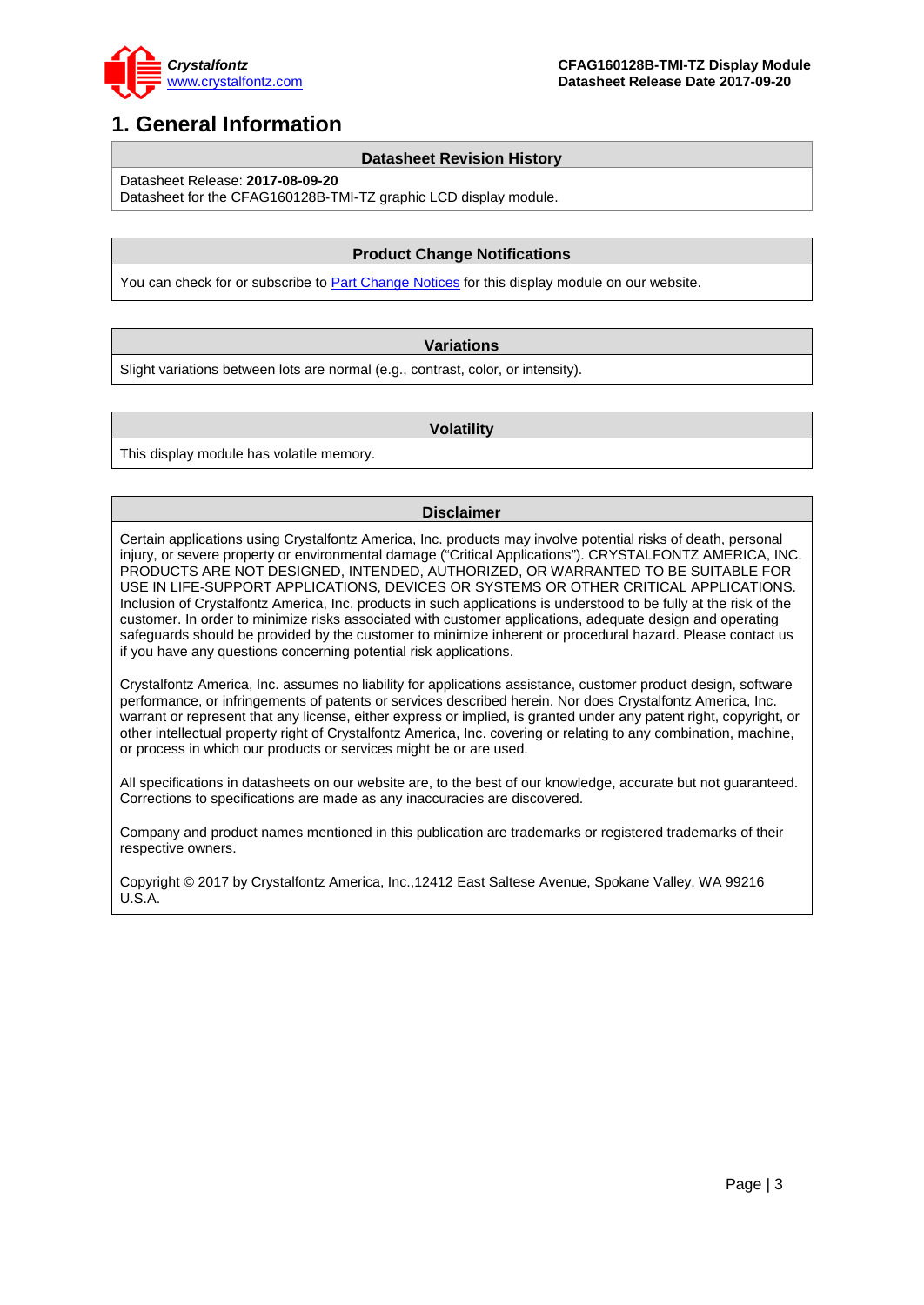

### <span id="page-3-0"></span>**2. Module Description**

This is a blue monochrome graphic LCD display module with a white LED backlight. This display has a built-in Raio Technology RA6963 controller.

Please see [Raio Technology RA6963 LCD Controller Datasheet](https://www.crystalfontz.com/controllers/RAiOTechnology/RA6963/) for further reference.

### <span id="page-3-1"></span>**3. Features**

- 160\*128 Dot Matrix
- Built-in Controller: RA6963 (or equivalent)
- Viewing Direction: 6 o'clock
- STN Negative, Blue, Transmissive Mode
- White LED Backlight
- +3.3V / +5V Power Supply
- Negative Voltage Generator
- Operating Temperature: -20°C to +70°C
- Storage Temperature: -30°C to +80°C
- 1/128 Duty
- Interface: 8080

### <span id="page-3-2"></span>**4. Mechanical Data**

| <b>Item</b>              | <b>Specification</b><br>(mm)     | <b>Specification</b><br>(inch, reference) |
|--------------------------|----------------------------------|-------------------------------------------|
| Overall Width and Height | 128.0 (W) x 102.0 (H) x 16.5 (D) | 5.039 (W) x 4.016 (H) x 0.649 (D)         |
| Viewing Area             | 101.0 (W) $\times$ 82.0 (H)      | $3.976$ (W) x $3.228$ (H)                 |
| Active Area              | 95.96 (W) x 76.76 (H)            | $3.778$ (W) x $3.022$ (H)                 |
| Dot Size                 | $0.56$ (W) $\times$ 0.56 (H)     | $0.022$ (W) x $0.022$ (H)                 |
| Dot Pitch                | $0.60$ (W) $\times$ 0.60 (H)     | $0.024$ (W) x $0.024$ (H)                 |
| Weight (Typical)         | 185 grams                        | 6.53 ounces                               |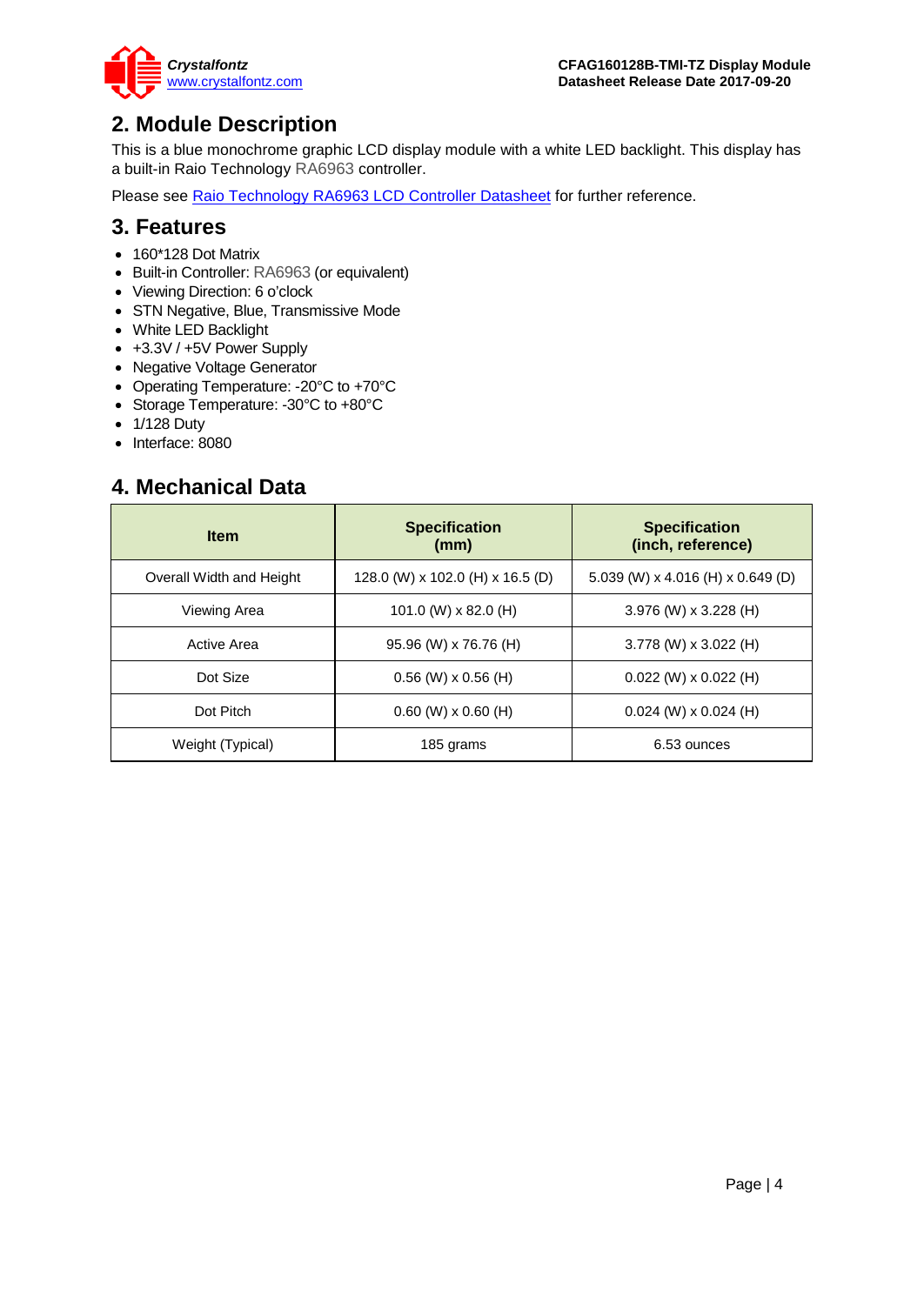

# **5. Mechanical Drawing**

<span id="page-4-0"></span>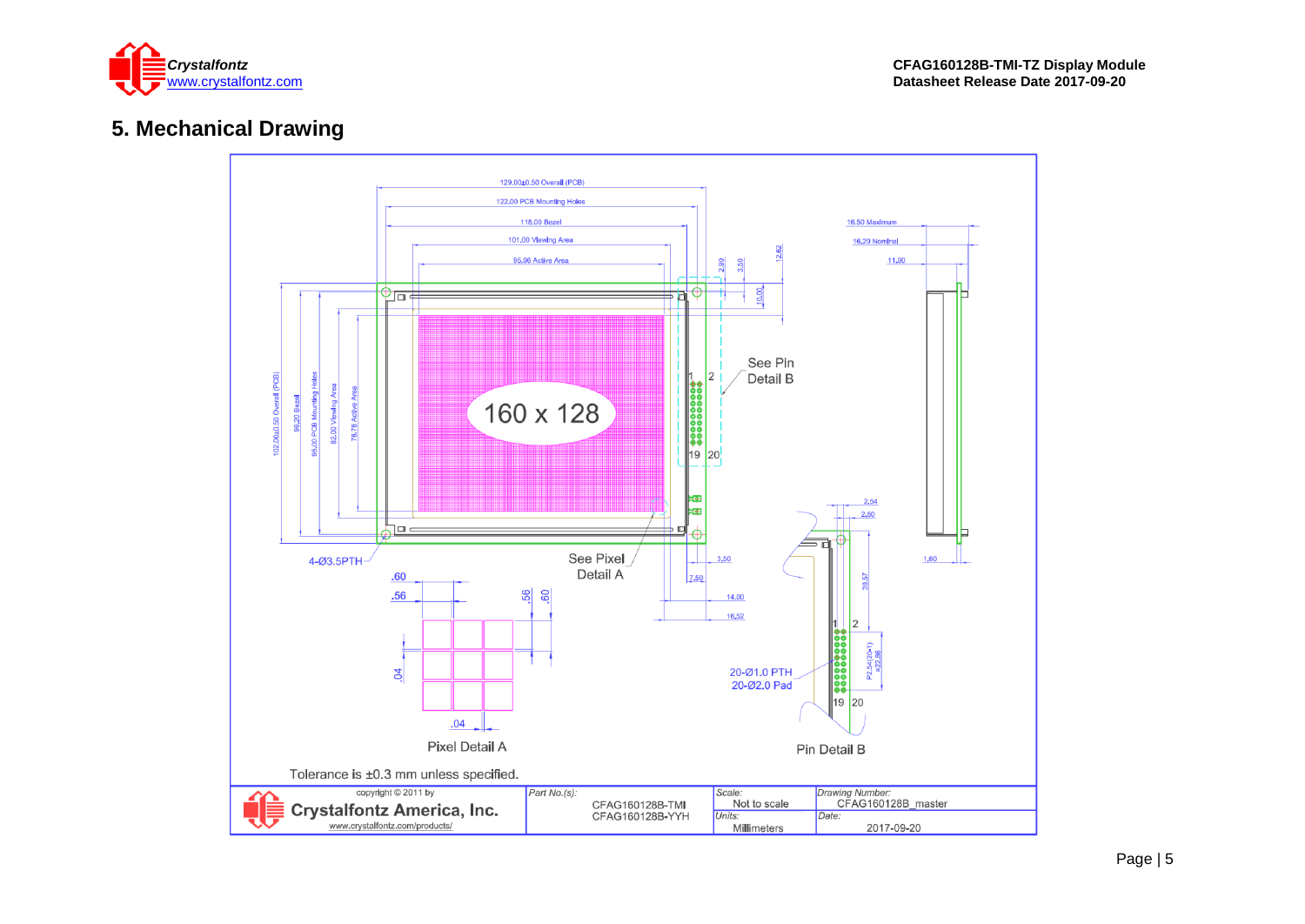

# <span id="page-5-0"></span>**6. Interface Pin Function**

| Pin No.        | <b>Symbol</b>         | Level          | <b>Function</b>                                                  |  |  |  |
|----------------|-----------------------|----------------|------------------------------------------------------------------|--|--|--|
| 1              | FG                    |                | Frame Ground                                                     |  |  |  |
| $\overline{2}$ | <b>Vss</b>            | $\blacksquare$ | Ground                                                           |  |  |  |
| 3              | <b>V<sub>DD</sub></b> | $\blacksquare$ | Power Supply for Logic                                           |  |  |  |
| $\overline{4}$ | V <sub>O</sub>        | $\blacksquare$ | Power Supply for LCD                                             |  |  |  |
| 5              | <b>VEE</b>            | $\blacksquare$ | <b>Negative Voltage Output</b>                                   |  |  |  |
| 6              | /WR                   | L              | Data Write<br>Write Data into RA6963 when $\text{WR} = \text{L}$ |  |  |  |
| $\overline{7}$ | /RD                   | L              | Data Read<br>Read Data into RA6963 when $\text{WR} = \text{L}$   |  |  |  |
| 8              | /CE                   | $\mathsf{L}$   | Chip Enable for Controller                                       |  |  |  |
| 9              | /CD                   | H/L            | Command/Data<br>Read/Write                                       |  |  |  |
| 10             | /HALT                 | $\mathsf{L}$   | <b>Clock Operating Stop Signal</b>                               |  |  |  |
| 11             | /RESET                | L              | <b>Reset Signal</b>                                              |  |  |  |
| 12             | DB <sub>0</sub>       | H/L            | Data Bus Line                                                    |  |  |  |
| 13             | DB <sub>1</sub>       | H/L            | Data Bus Line                                                    |  |  |  |
| 14             | DB <sub>2</sub>       | H/L            | Data Bus Line                                                    |  |  |  |
| 15             | DB <sub>3</sub>       | H/L            | Data Bus Line                                                    |  |  |  |
| 16             | DB4                   | H/L            | Data Bus Line                                                    |  |  |  |
| 17             | DB <sub>5</sub>       | H/L            | Data Bus Line                                                    |  |  |  |
| 18             | DB <sub>6</sub>       | H/L            | Data Bus Line                                                    |  |  |  |
| 19             | DB7                   | H/L            | Data Bus Line                                                    |  |  |  |
| 20             | <b>NC</b>             |                | No Connection                                                    |  |  |  |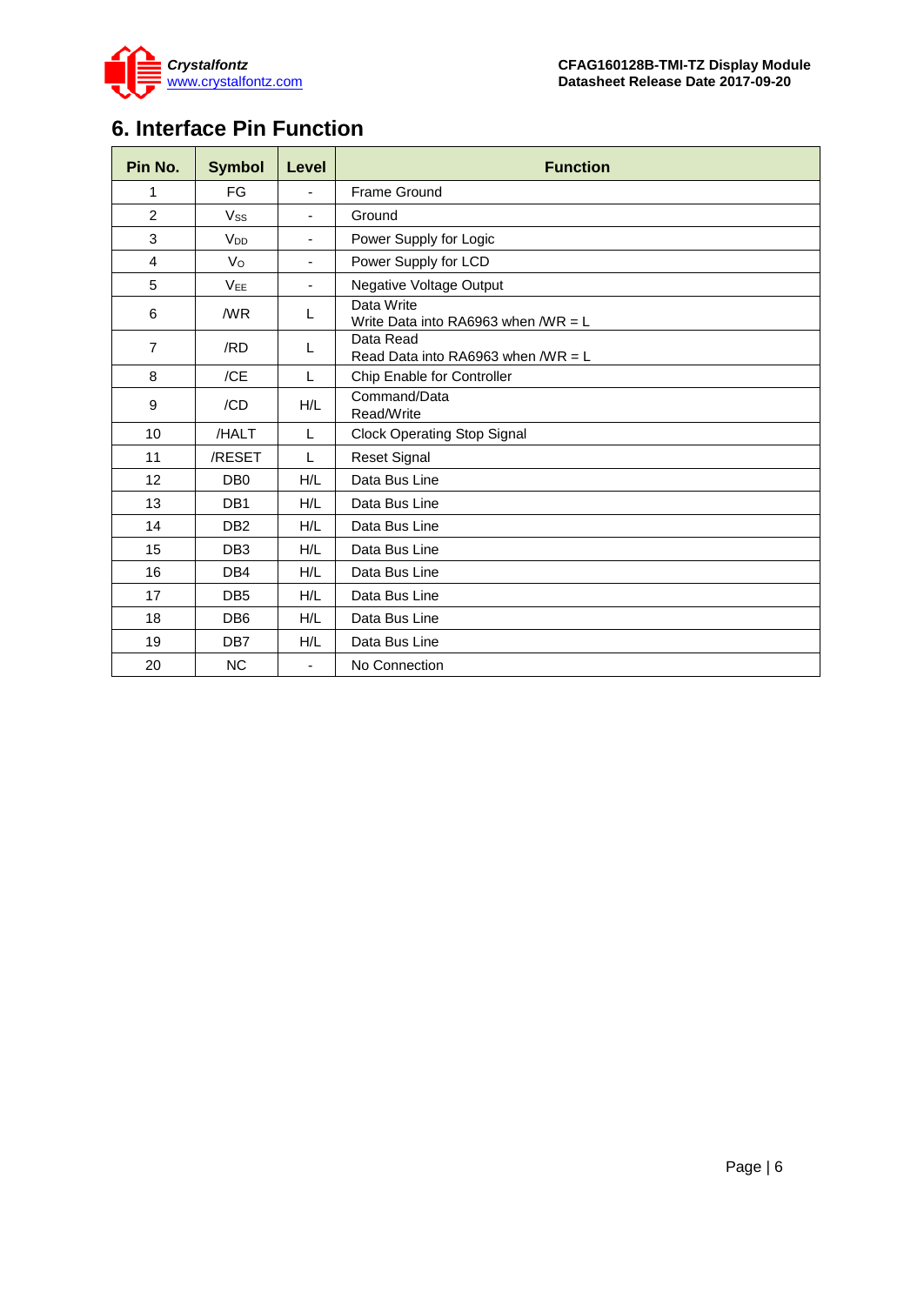

# <span id="page-6-0"></span>**7. System Block Diagram**

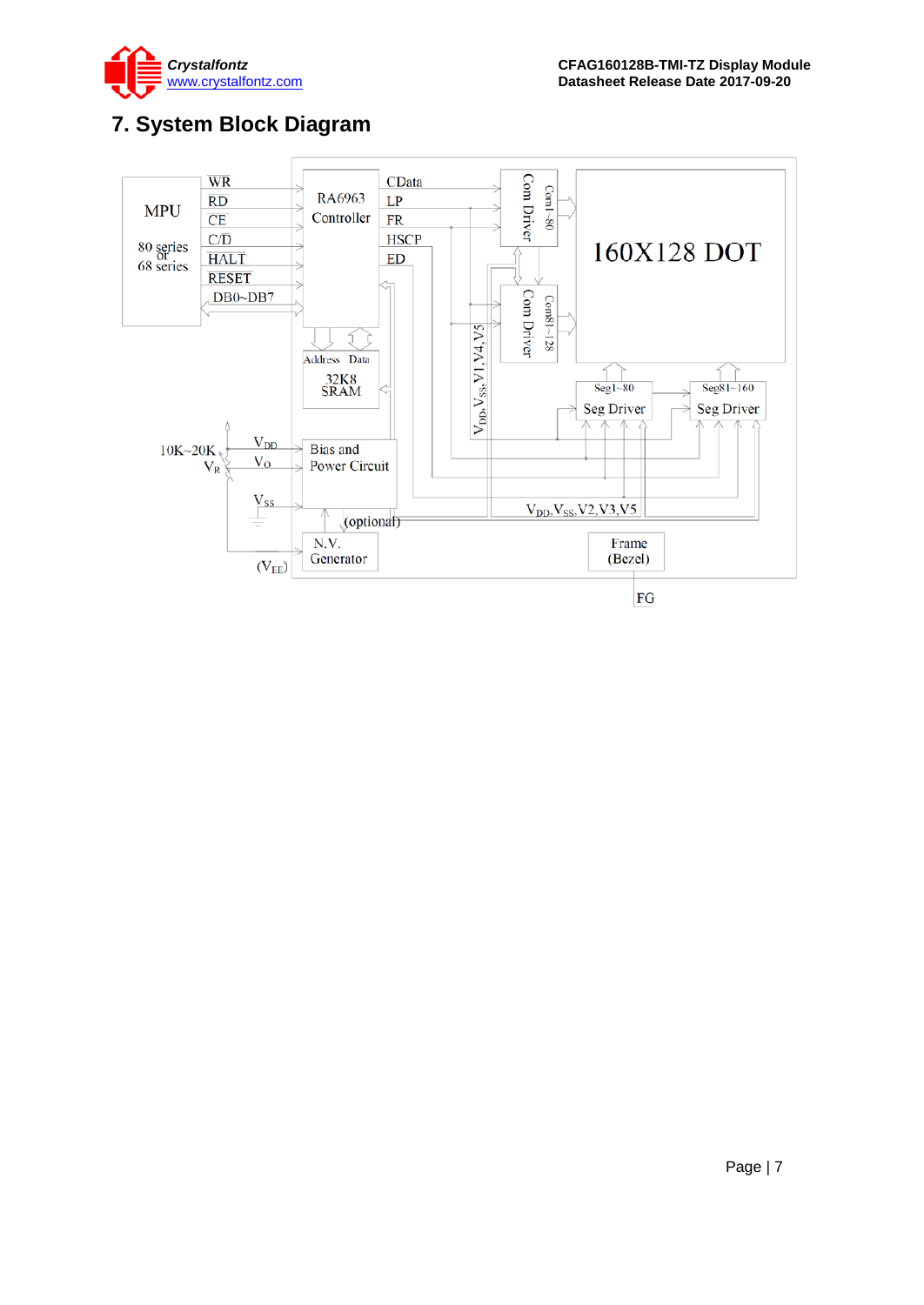

### <span id="page-7-0"></span>**8. Absolute Maximum Ratings**

| <b>Parameter</b>             | <b>Symbol</b>                    | <b>Min</b> | <b>Typ</b>               | <b>Max</b>    | Unit | <b>Notes</b> |
|------------------------------|----------------------------------|------------|--------------------------|---------------|------|--------------|
| Supply Voltage for Logic     | V <sub>DD</sub> -V <sub>SS</sub> | $-0.3$     |                          | $+7.0$        |      | (1)(2)       |
| Input Voltage                | Vın                              | $-0.3$     |                          | $V_{DD}$ +0.3 |      |              |
| <b>Operating Temperature</b> | Тор                              | $-20$      |                          | $+70$         | °C   |              |
| Storage Temperature          | $\mathsf{T}_{\texttt{ST}}$       | $-30$      | $\overline{\phantom{0}}$ | $+80$         | °C   |              |

*Notes:*

*(1) These are stress ratings only. Extended exposure to the absolute maximum ratings listed above* 

*may affect device reliability or cause permanent damage.* 

*(2) Functional operation should be restricted to the limits in the Electrical Characteristics table below.*

# <span id="page-7-1"></span>**9. Electrical Characteristics**

| <b>Item</b>              | <b>Symbol</b>                     | <b>Condition</b>         | <b>Min</b>     | <b>Typ</b> | <b>Max</b>            | <b>Unit</b> |
|--------------------------|-----------------------------------|--------------------------|----------------|------------|-----------------------|-------------|
| Supply Voltage for Logic | V <sub>DD</sub> - V <sub>SS</sub> |                          | 3.0            |            | 5.5                   | V           |
|                          |                                   | $Ta = -20°C$             |                |            | 22.1                  | V           |
| Supply Voltage for LCD   | $V_{DD} - V_{O}$                  | $Ta = 25^{\circ}C$       | 18.6           | 19.2       | 19.8                  | $\vee$      |
|                          |                                   | $Ta=70^{\circ}C$         | 16.8           |            |                       | $\vee$      |
| High-level Input         | V <sub>IH</sub>                   | $\overline{\phantom{a}}$ | $0.8$ $V_{DD}$ |            | <b>V<sub>DD</sub></b> | V           |
| Low-level Input          | <b>VIL</b>                        | ٠                        | 0              |            | $0.15$ $V_{DD}$       | V           |
| High-level Output        | <b>V</b> он                       |                          | $V_{DD}$ -0.3  |            | <b>V<sub>DD</sub></b> | V           |
| Low-level Output         | VOL                               |                          | 0              |            | 0.3                   | V           |
| <b>Supply Current</b>    | <b>I</b> <sub>DD</sub>            |                          | 30             | 42         | 50                    | mA          |

# <span id="page-7-2"></span>**10. Optical Characteristics**

| <b>Item</b>           | <b>Symbol</b> | <b>Condition</b>         | <b>Min</b>               | <b>Typ</b> | <b>Max</b>               | <b>Unit</b>              |
|-----------------------|---------------|--------------------------|--------------------------|------------|--------------------------|--------------------------|
| View Angle            |               | $CR \geq 2$              | 0                        | ۰          | 20                       | $\phi = 180^\circ$       |
|                       |               | CR <sub>2</sub>          | 0                        |            | 40                       | $\phi = 0^{\circ}$       |
|                       | A             | $CR \geq 2$              | 0                        | -          | 30                       | $\phi = 90^{\circ}$      |
|                       | A             | $CR \geq 2$              | 0                        |            | 30                       | $\phi = 270^\circ$       |
| <b>Contrast Ratio</b> | CR.           | $\overline{\phantom{0}}$ | $\overline{\phantom{0}}$ | 3          | $\overline{\phantom{0}}$ | $\overline{\phantom{0}}$ |
| Response Time         | T rise        | $\overline{\phantom{0}}$ | $\overline{\phantom{a}}$ | 200        | 300                      | ms                       |
|                       | T fall        | -                        |                          | 250        | 350                      | ms                       |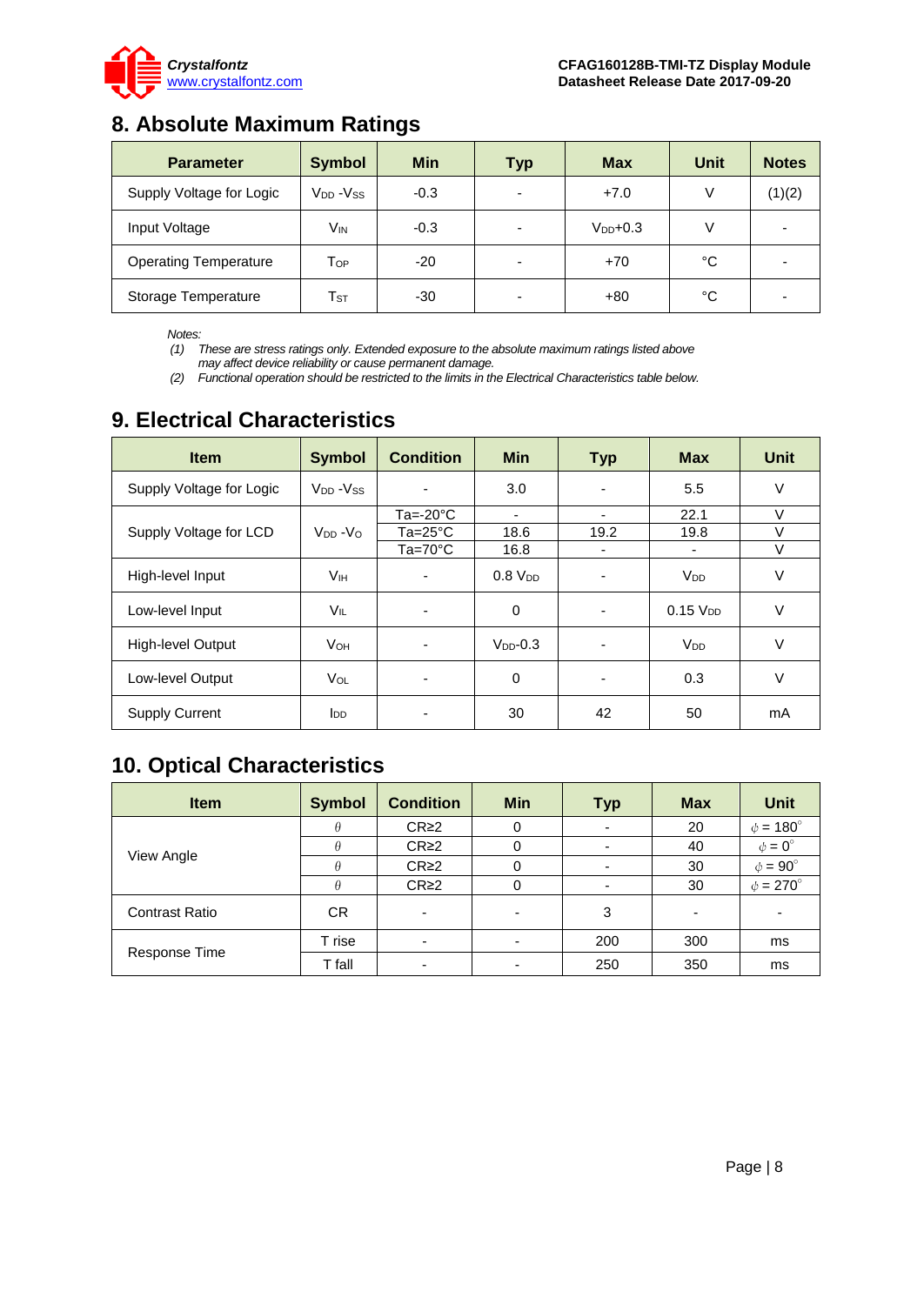

### <span id="page-8-0"></span>**11. Backlight Information**

| <b>Parameter</b>           | <b>Symbol</b>     | <b>Condition</b>                                   | <b>Min</b> | <b>Typ</b> | <b>Max</b>               | <b>Unit</b>       | <b>Notes</b>             |
|----------------------------|-------------------|----------------------------------------------------|------------|------------|--------------------------|-------------------|--------------------------|
| <b>Supply Current</b>      | <b>ILED</b>       | $V=3.5v$                                           | 40         | 128        | 160                      | mA                | (1)(2)                   |
| Supply Voltage             | V                 | ٠                                                  | 3.4        | 3.5        | 3.6                      | V                 | ٠                        |
| Reverse Voltage            | $V_{R}$           | ٠                                                  | -          |            | 5                        | V                 | $\overline{\phantom{a}}$ |
| Luminance<br>(without LCD) | $\mathsf{I} \vee$ | $IIFD=128mA$                                       | 480        | 600        | $\overline{\phantom{a}}$ | cd/m <sup>2</sup> | $\overline{\phantom{a}}$ |
| <b>LED Lifetime</b>        | ٠                 | $I_{LED} = 128mA$<br>$25^{\circ}$ C, 50-<br>60% RH | -          | 50K        | ٠                        | Hrs.              | (1)(2)                   |
| Color                      | White             |                                                    |            |            |                          |                   |                          |

*Notes:* 

*(1) Supply current minimum value is only for reference since the LED brightness efficiency keeps enhancing. Current consumption becomes less and less to achieve the same luminance.* 

*(2) Lifetime is defined as the amount of time when the luminance has decayed to <50% of the initial value (50K hours is an estimate for reference only).*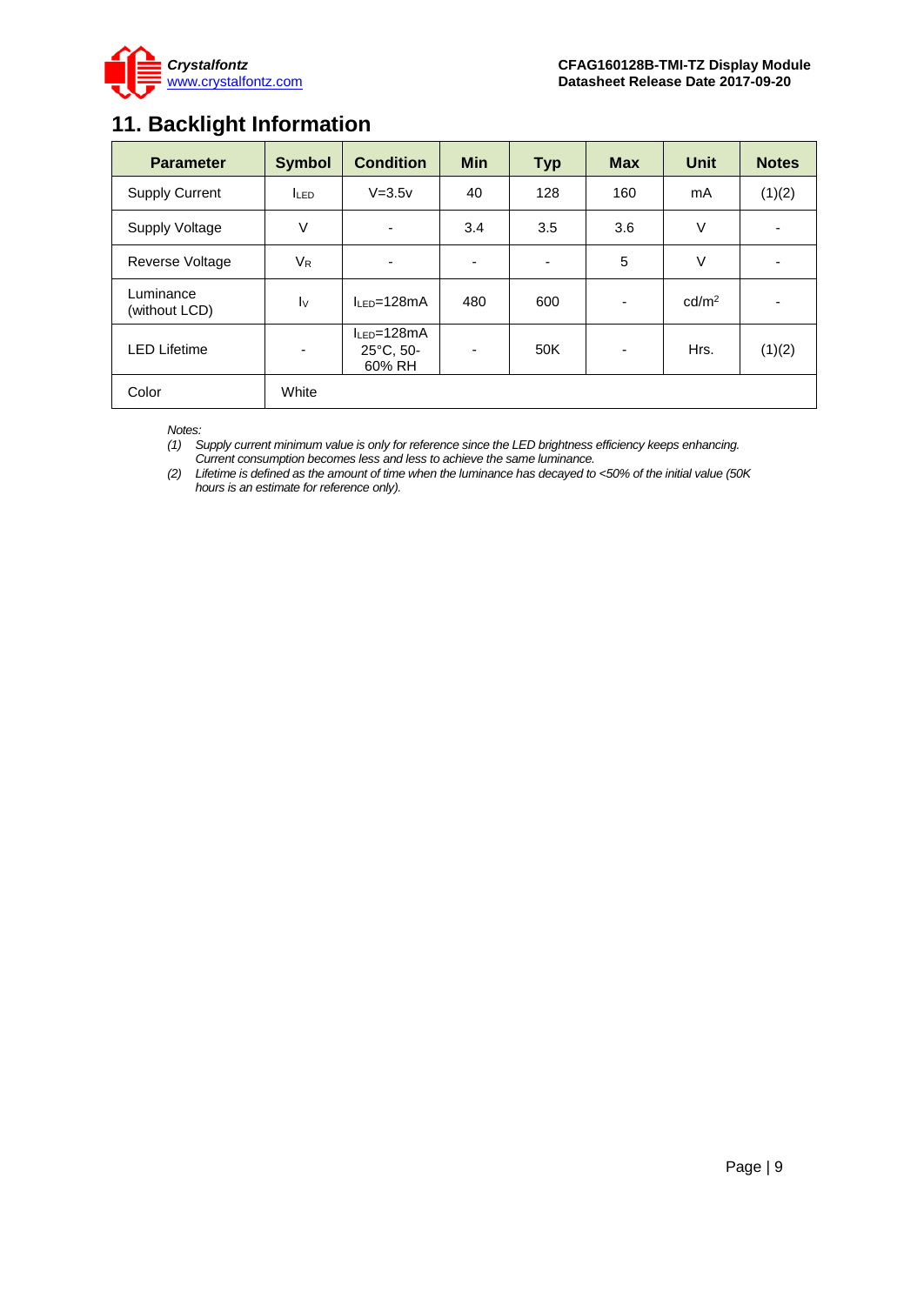

### <span id="page-9-0"></span>**12. LCD Module Precautions**

The precautions below should be followed when using LCD modules to help ensure personal safety, module performance, and compliance of environmental regulations.

#### **12.1. Modules**

- Avoid applying excessive shocks to module or making any alterations or modifications to it.
- Do not make extra holes on the printed circuit board, modify its shape or change the components of LCD display module.
- Do not disassemble the LCD display module.
- Do not operate the LCD display module above the absolute maximum rating.
- Do not drop, bend or twist the LCD display module.
- Soldering: only to the I/O terminals.
- Store in an anti-static electricity container and clean environment.
- It is common to use the "screen saver" to extend the lifetime of the LCD display module.
	- o Do not use the fixed information for long periods of time in real application.
	- o Do not use fixed information in LCD panel for long periods of time to extend "screen burn" effect time.
- Crystalfontz has the right to change the passive components, including R3, R6 & backlight adjust resistors. (Resistors, capacitors and other passive components will have different appearance and color caused by the different supplier.)
- Crystalfontz have the right to change the PCB Rev. (In order to satisfy the supplying stability, management optimization and the best product performance, etc., under the premise of not affecting the electrical characteristics and external dimensions, Crystalfontz has the right to modify the version.).

### **12.2. Handling Precautions**

- Since the display panel is made of glass, do not apply mechanical impacts such as dropping from a high position.
- If the display panel is accidently broken, and the internal organic substance leaks out, be careful not to inhale or touch the organic substance.
- If pressure is applied to the display surface or its neighborhood of the LCD display module, the cell structure may be damaged, so be careful not to apply pressure to these sections.
- The polarizer covering the surface of the LCD display module is soft and can be easily scratched. Please be careful when handling the LCD display module.
- Clean the surface of the polarizer covering the LCD display module if it becomes soiled using following adhesion tape.
	- o Scotch Mending Tape No. 810 or an equivalent
	- o Never breathe the soiled surface or wipe the surface using a cloth containing solvent such as ethyl alcohol, since the surface of the polarizer will become cloudy.
	- o The following liquids/solvents may spoil the polarizer:
		- Water
		- **Ketone**
		- Aromatic Solvents
- Hold the LCD display module very carefully when placing the LCD display module into the system housing.
- Do not apply excessive stress or pressure to the LCD display module. And, do not over bend the film with electrode pattern layouts. These stresses will influence the display performance. Also, be sure to secure the sufficient rigidity for the outer cases.



Page | 10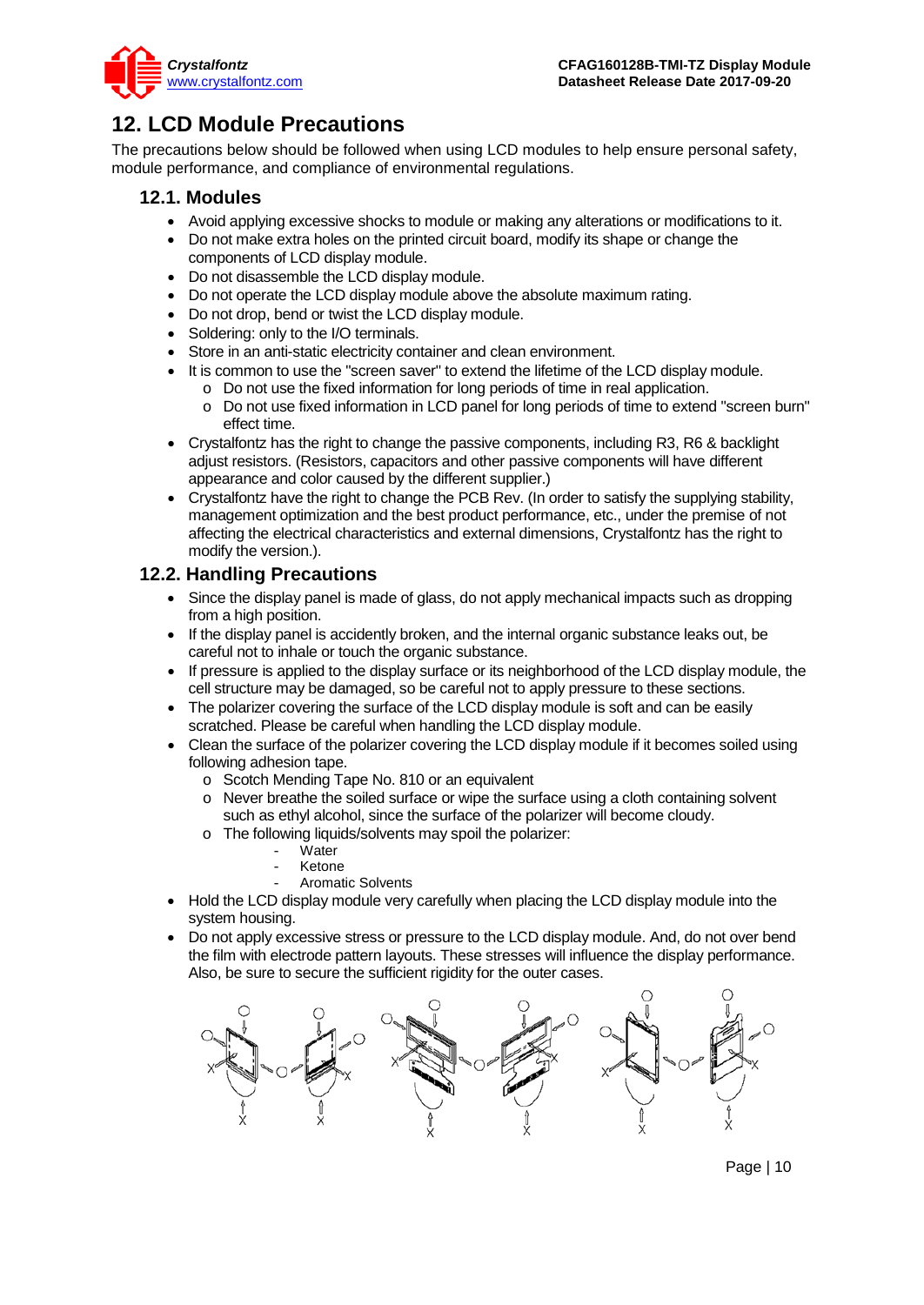

- Do not apply stress to the LSI chips and the surrounding molded sections.
- Do not disassemble or modify the LCD display module.
- Do not apply input signals while the logic power is off.
- Pay sufficient attention to the working environments when handing the LCD display module to prevent occurrence of element breakage accidents by static electricity.
	- o Be sure to make human body grounding when handling LCD display modules.
	- o Be sure to ground tools to use for assembly such as soldering irons.
	- o To suppress generation of static electricity, avoid carrying out assembly work under dry environments.
	- o Protective film is being applied to the surface of the display panel of the LCD display module. Be careful since static electricity may be generated when exfoliating the protective film.
- Protection film is being applied to the surface of the display panel and removes the protection film before assembling it. At this time, if the LCD display module has been stored for a long period of time, residue adhesive material of the protection film may remain on the surface of the display panel after the film has been removed. In such a case, remove the residue material by the method discussed above.
- If electric current is applied when the LCD display module is being dewed or when it is placed under high humidity environments, the electrodes may become corroded. If this happens proceed with caution when handling the LCD display module.

#### **12.3. Storage Precautions**

- When storing the LCD display modules put them in static electricity preventive bags to avoid exposure to direct sunlight and fluorescent lamps. Also avoid high temperature and high humidity environments and low temperatures (less than 0°C) environments. (We recommend you store these modules in the packaged state when they were shipped from Crystalfontz). Be careful not to let water drops adhere to the packages or bags, and do not let dew gather on them.
- If electric current is applied when water drops are adhering to the surface of the LCD display module the LCD display module may have become dewed. If a dewed LCD display module is placed under high humidity environments it may cause the electrodes to become corroded. If this happens proceed with caution when handling the LCD display module.

#### **12.4. Designing Precautions**

- The absolute maximum ratings are the ratings that cannot be exceeded for LCD display module. If these values are exceeded, panel damage may happen.
- To prevent occurrence of malfunctioning by noise pay attention to satisfy the V<sub>II</sub> and V<sub>IH</sub> specifications and, at the same time, to make the signal line cable as short as possible.
- We recommend that you install excess current preventive unit (fuses, etc.) to the power circuit (V<sub>DD</sub>). (Recommend value: 0.5A)
- Pay sufficient attention to avoid occurrence of mutual noise interference with the neighboring devices.
- As for EMI, take necessary measures on the equipment side.
- When fastening the LCD display module, fasten the external plastic housing section.
- If the power supply to the LCD display module is forcibly shut down, by such errors as taking out the main battery while the LCD display panel is in operation, we cannot guarantee the quality of this LCD display module.
	- o Connection (contact) to any other potential than the above may lead to rupture of the IC.

#### **12.5. Precautions When Disposing of the LCD Display Modules**

• Request the qualified companies to handle the industrial wastes when disposing of the LCD display modules. Or, when burning them, be sure to observe the environmental and hygienic laws and regulations.

#### **12.6. Other Precautions**

- When an LCD display module is operated for a long period of time with a fixed pattern, the fixed pattern may remain as an after image or a slight contrast deviation may occur.
	- o If the operation is interrupted and left unused for a while, normal state can be restored.
	- o This will not cause a problem in the reliability of the module.